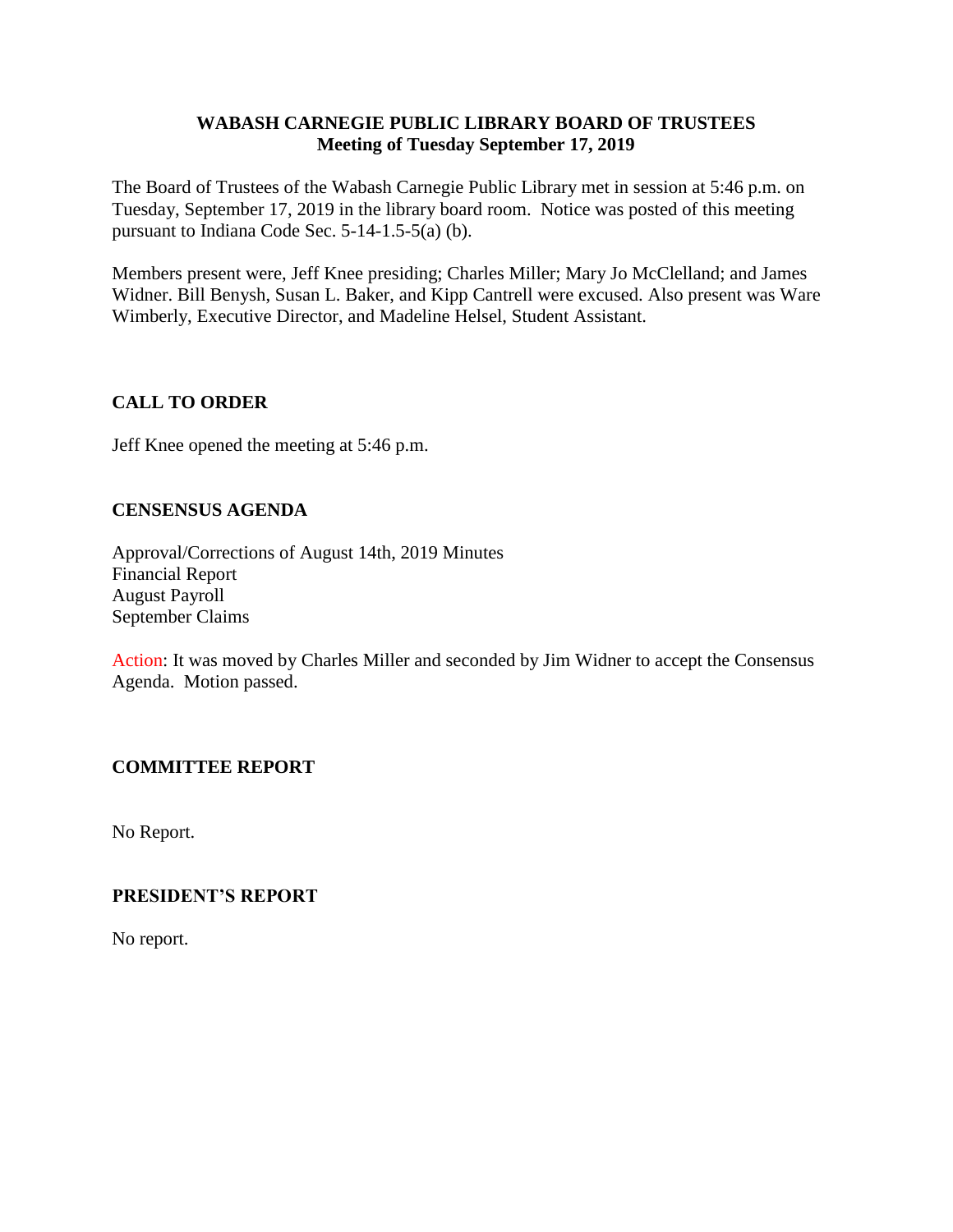#### **New Business**

#### E-Rate Forms

Trustees reviewed documentation for the library to join the Indiana State Library Consortium for Public Library Internet Access from July 1, 2020 to June 30, 2021. The library has been with part of this consortium for many years to provide Internet Access to patrons and customers. It continues to the best option available to public libraries. A commitment form will need to be signed by the Board of Trustees.

Action: It was moved by Jim Widner and seconded by Mary Jo McClelland to approve the library to join the Indiana State Library Consortium for Public Library Internet Access for E-rate Year 23. Motion passed.

#### Assistant Technical Services Manager

Joe Fox has been hired for the Assistant Technical Services Manager. Originally from Wabash, Joe has many years of experience in public libraries in the Indianapolis area with various responsibilities. He came with high recommendations through references along with an enthusiasm to work here at the library

Due to some issues with communication and not following correct schedule, the first week or so got off to a rocky beginning. Those issues have been addressed and things appear to have been resolved. Ware recommends approval of hire.

Action: It was moved by Charles Miller and seconded by Jim Widner to approve the hire of Joseph Fox as the Assistant Technical Services Manager. Motion passed.

#### **DIRECTOR'S REPORT/ADMINISTRATIVE UPDATE**

#### Founder's Day

The library will be involved in Wabash Founder's Day morning activities including programming on Miami Street and an entry in the parade. In order for staff to do the programming and be present in the parade, it was asked if library hours could change just on Wabash Founder's Day (September 21<sup>st</sup>). The Library Board agreed for the library to open on September  $21<sup>st</sup>$  only from just 1:00 p.m. to 5:00 p.m.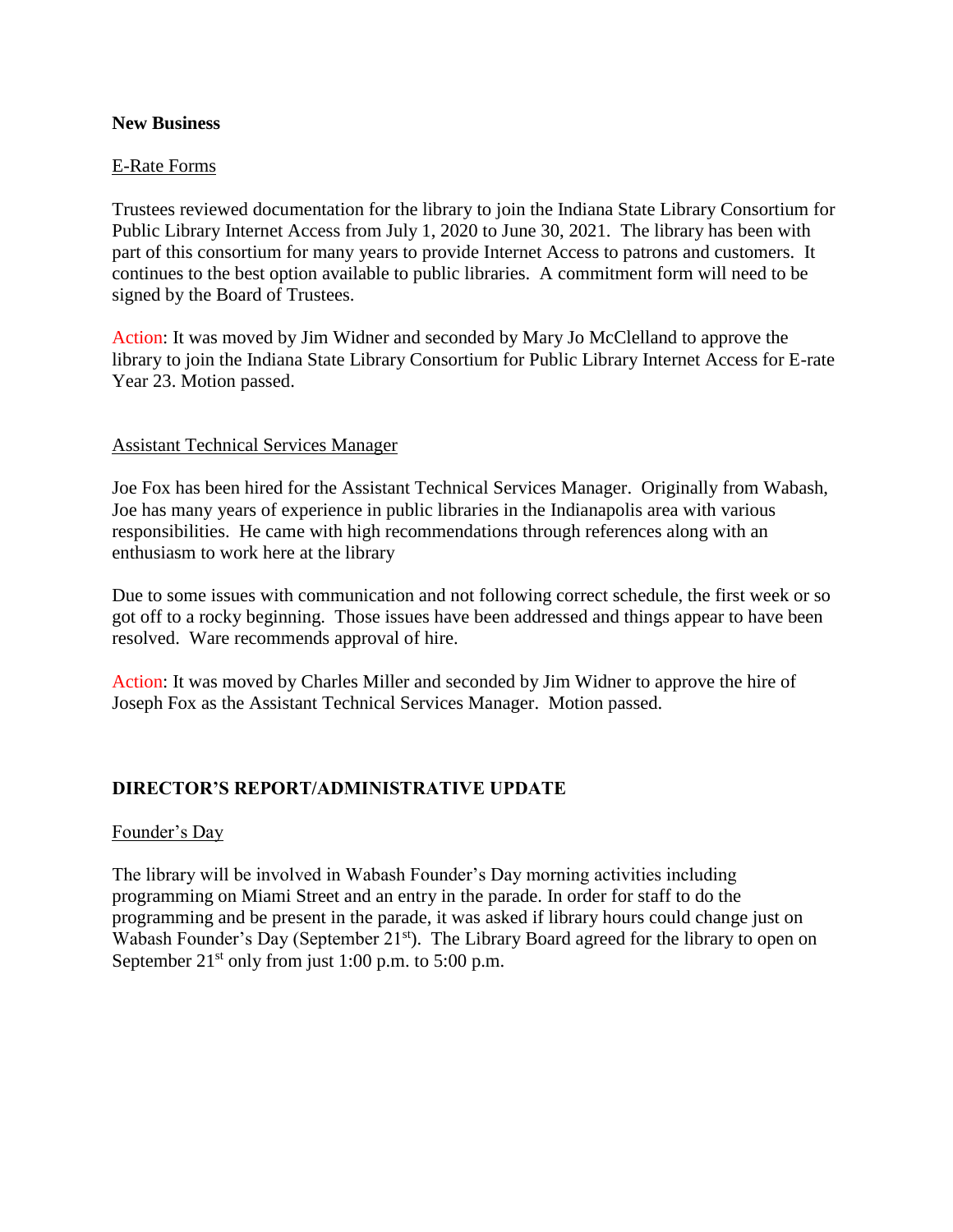## **Lights**

Ware received quotes from both Quality Electric and Jones Contracting for additional LED lighting upstairs primarily. There were some questions on the quotes and clarification is needed. Ware will contact both companies for clarification in preparation for the October Board meeting.

#### Story Walk Project/ Wabash City Park Board

Materials for the new Story Walk in conjunction with the Wabash City Parks Department have been ordered. The City will be installing the posts for us as per agreed. The Parks Department is looking at installing the posts and material on October  $11<sup>th</sup>$ . Due to the location, publicity of the new Story Walk will be very important.

## Museum

The library is continuing its partnership with the Wabash Country Historical Museum on various events. On October's First Friday, the library will be hosting a Halloween Costume Contest at the Wabash County Historical Museum.

## Ian Stallings

Ware has had communication with interior designer, Ian Stallings. Ian is from Wabash originally and expressed an interest in helping with any library renovation or expansion in the future. He wishes to be a part of consulting as the library was a big part of his upbringing. It was recommended and agreed for the library consultant, Sara Peterson, to have communication with Ian Stallings per his interest. Ian is also involved in the new Wabash International Artists Residency program and inquired if the library could display some art from the program.

### Staff Meeting With Sara Peterson

The staff met with Sara in late August to talk about progress so far and where staff saw things going. The staff saw overall good progress with the Strategic Plan. Sara will have a more indepth report from that at the next Board meeting. There was discussion on staff's past experience with MKM/Zach Benedict and some aspects that staff found concerning with more discussion at the October meeting.

#### Server and Polaris Upgrade

With the server upgrade, the current Polaris software version needs to be upgraded also. In order to do the Polaris upgrade, library circulation servers will need to be down. The upgrade would take one day. The Polaris upgrade is tentatively scheduled for November  $11<sup>th</sup>$ , Veteran's Day.